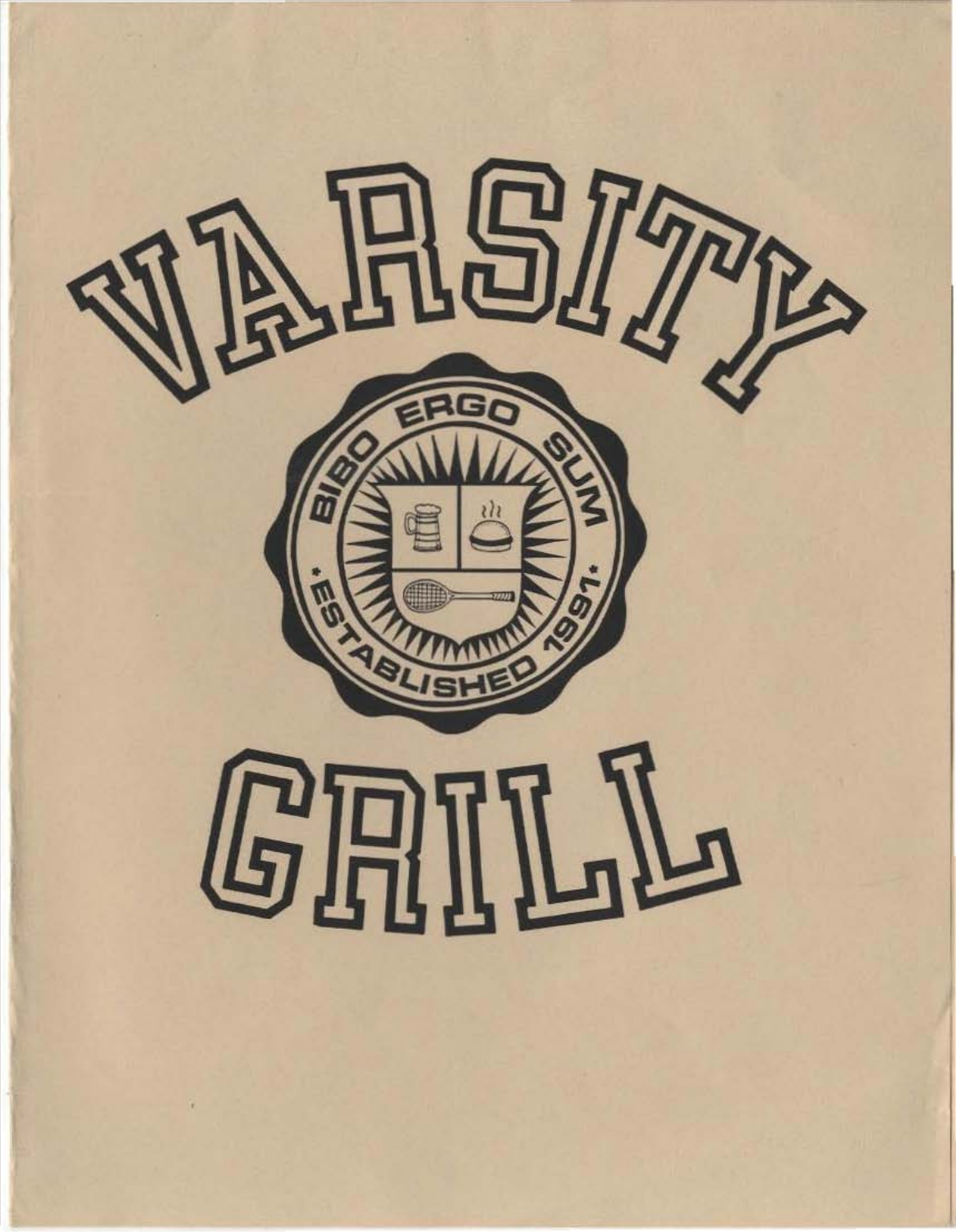## OPENING ROUND FALMOUTH'S BEST CHILI... $_{\text{CUP}}$  3.50 ... $_{\text{BOWL}}$  4.50 CHILLED WHITE GAZPACHOcupI.25 .. BOWL 2.50 SPiCed with fresh Cilantro STONE'S JAMAICAN JERK WINGS. featuring afrightfully bot mixture of fresh herbs and spices from an old Kingston family recipe BARBECUED CHICKEN WINGS. GRILLED TERIYAKI MUSHROOMS ON A STICK with Parmesan Pepper dip........................ 'E FROM THE GARDEN HOUSE SALAD ........................ \_\_\_ ..................... 2.75 the freshest from Chelsea Market HUMMUS PLATE ............................................ 3.95 hummus with sprouts,carrots,tomatoes, Bermuda onions,&pita. bread COUNTRY YOGURT FRUIT SALAD ................ 5.50 a bed of greens covered with yogurt, fruit, & nuts GRILLED GARDENBURGER Go out in the country, pick a nice shady spot ... and eat it! No, but seriously -a tasty patty of mushrooms,onions, nuts, grains &cheeses,wlth cheddar or American add 5O¢ GRILLED CHICKEN SALAD ............................. 615 a rather large bowl of greens topped with slices of: Jamaican jerk, sweet barbecue,splcy Thai peanut,Hoodoo cajun, or plain char-grilled chicken

breast, with your choice of dressing

DRESSINGS: LIGHT RANCH, BLUE CHEESE, PARMESAN PEPPER,&HOUSE LEMON VINAIGRETTE WITH EGG

<sup>~</sup>lli: lNl 'if'lli:lffi ~1Dl1!JJ lffi'if' CHAR- GRILLED HAM 6oz. of extra lean & mean beef CHAR-GRILLED CHEE ditto with cheddar or An  $SIRLOIN$   $STEAK$   $SAND$  char-grilled,thin  $\mathcal C$  tender SIRLOIN CHEESESTEA with cheddar or America LED TUNA STEA as is, or with either tartar jalapeño mayonnaise GRILLED CHICKEN SA TAKE A CHAR-GRI **BREAS** OUR FRIGHTFULLY H **SWEET BA** SPICY THAI HOODOO CAJUN SPICE OR NOT

ALL OF THE ABOVE SER WHEAT FRENCH ROU COLESLAW, HAND-COOK PICKLE, & A LETTUCE, T GA

 $\mathbb{S}$  $\mathbb{P}$ 

| RT                                                                                                                                                       |  |
|----------------------------------------------------------------------------------------------------------------------------------------------------------|--|
| BURGER 4.95<br>ground choice                                                                                                                             |  |
| SEBURGER 5.50                                                                                                                                            |  |
| erican<br><u>Nerican</u><br>WICH 4.95                                                                                                                    |  |
| TE<br>K SANDWICH 5.50                                                                                                                                    |  |
| C<br>SANDWICH  5.95<br>sauce or                                                                                                                          |  |
| NDWICH CITY<br>LLED 50Z.SKINLESS<br>T & ADD:<br>T JAMAICAN JERK SAUCE<br><b>RBECUE SAUCE</b><br>PEANUT SAUCE<br><b>CAJUN SPICE</b><br><b>HING AT ALL</b> |  |
| <b>VED ON A WHITE OR WHOLE</b><br><b>ND, IN A BASKET WITH</b><br>ED POTATO CHIPS, KOSHER<br>OMATO, & BERMUDA ONION<br><b>RNISH</b>                       |  |

## "SUDDEN DEATH" CHOCOLATE TOFFEE

| direct from Cambridge, "THE BEST ICE |  |
|--------------------------------------|--|
| CREAM IN THE WORLD"-People Magazine  |  |
| FRESH FRUIT OF THE DAY               |  |